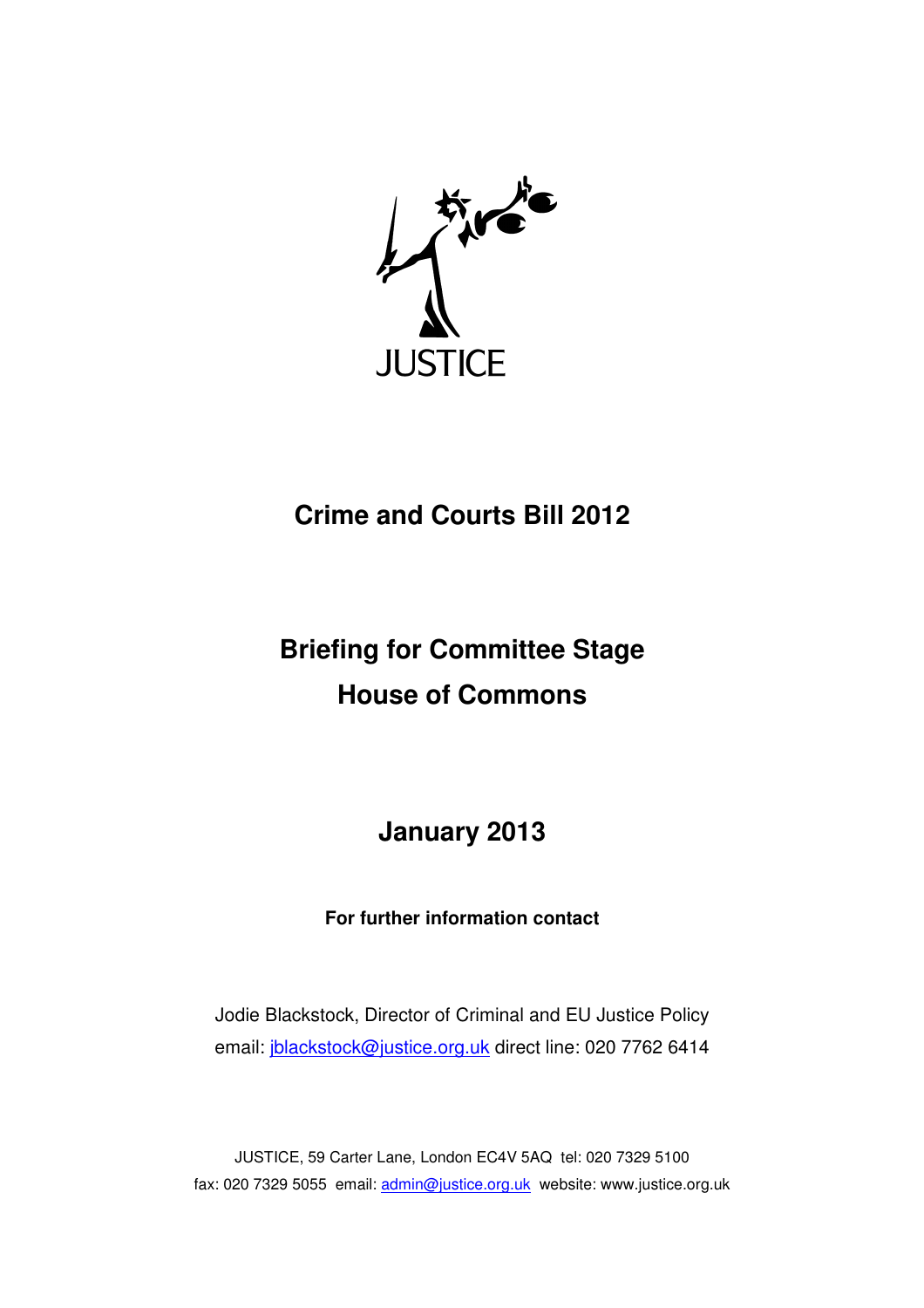#### **Introduction**

- 1. JUSTICE is a British-based human rights and law reform organisation, whose mission is to advance justice, human rights and the rule of law. JUSTICE is regularly consulted upon the policy and human rights implications of, amongst other areas, policing, criminal law and criminal justice reform. It is the British section of the International Commission of Jurists.
- 2. The Crime and Courts Bill was introduced to the House of Lords immediately after the Queen's Speech on 10th May 2012, and to the Commons on  $19<sup>th</sup>$ December 2012. The Bill is wide ranging in scope and application. Part 1 of the Bill makes provision for a new body to fight organised crime, the National Crime Agency (NCA), which will also take a leading role on economic crime, border security, cyber crime and the protection of children. Part 2 provides for reform of the system of judicial appointments, for the streamlining of the courts system, for the broadcasting of court proceedings from the Court of Appeal, for changes to the community sentencing regime, changes to self defence in relation to dwelling burglary and deferred prosecution agreements which can occur in the context of offences of dishonesty. Part 3 contains provisions for strengthening attempts to combat drug driving, enhancing the powers of immigration officers and the reform of some aspects of the immigration appeals system. It also contains an important change to the public order offence of causing harassment, alarm or distress.
- 3. This briefing is intended to highlight JUSTICE's main concerns regarding provisions of the Bill. Silence as to the content of a provision should not be taken as approval.
	- Lack of legal certainty; Despite its broad content, as in previous legislation introduced to Parliament, throughout the Bill Henry VIII clauses are employed. In our view, too much recourse has been left to secondary legislation in areas which ought to be subject to the full scrutiny of Parliament. In particular, NCA counter terrorism functions, and the recording of court procedures. Likewise, despite the existence of a super affirmative procedure, secondary legislation provided for in the Bill will in the majority be subject to the negative resolution procedure, allowing minimal parliamentary scrutiny;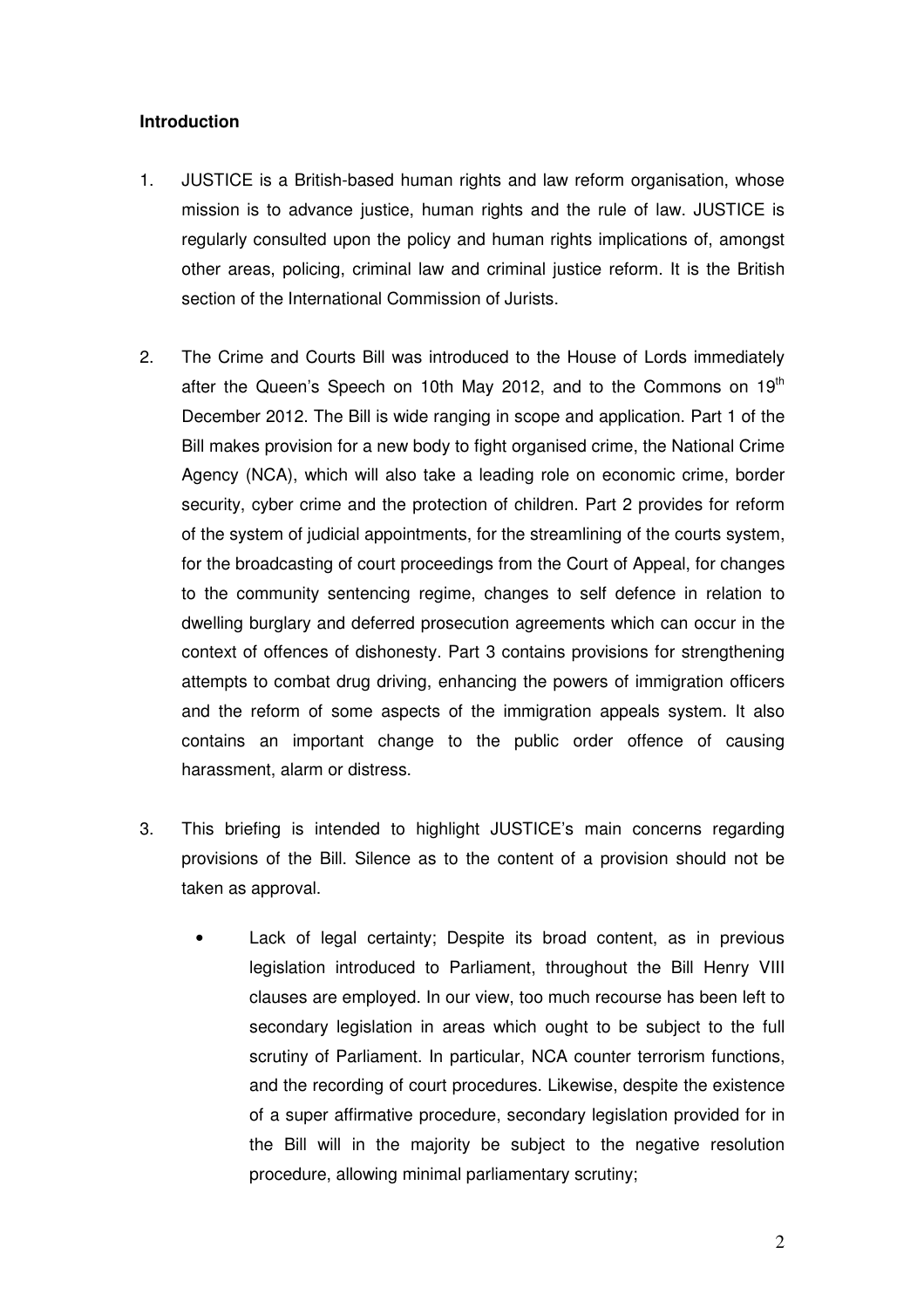- The National Crime Agency should not be excluded from the operation of the Freedom of Information Act;
- The introduction of a presumption in favour of broadcasting court hearings must be accompanied by safeguards set out in primary legislation to ensure only appropriate hearings are included;
- Punitive requirements in sentencing must be form part of a wider community sentence and not replace beneficial rehabilitation elements; Exceptions must be based on particular, not exceptional, circumstances and consider the effectiveness of the sentence;
- Deferral of sentencing to allow for restorative justice is to be welcomed;
- Electronic monitoring should not extend to simply monitoring the whereabouts of a convicted offender. It must attach to a specific and justified requirement or condition already imposed as part of a community sentence;
- The removal of the right of appeal from the family visit visa system is an unjustified infringement of due process;
- The removal of an in-country right of appeal for certain immigration applicants could dangerously impact upon refugees;
- Extension of powers to immigration offers must be clearly and narrowly defined;
- The removal of a criminal sanction for using insulting words or behaviour that cause or are likely to cause harassment, alarm, or distress is to be welcomed;

### **PART 1 – THE NCA**

#### **Schedule 8 - Freedom of Information**

- 4. Part 1 of the Bill, and Schedules 1 to 8 establish the NCA, set out its functions, provide for the appointment of a Director General as the operationally independent head of the NCA, and make provision for its governance.
- 5. Schedule 8 provides that the NCA will be exempt from freedom of information legislation. At Report stage in the House of Lords, Lord Taylor explained the Government's position: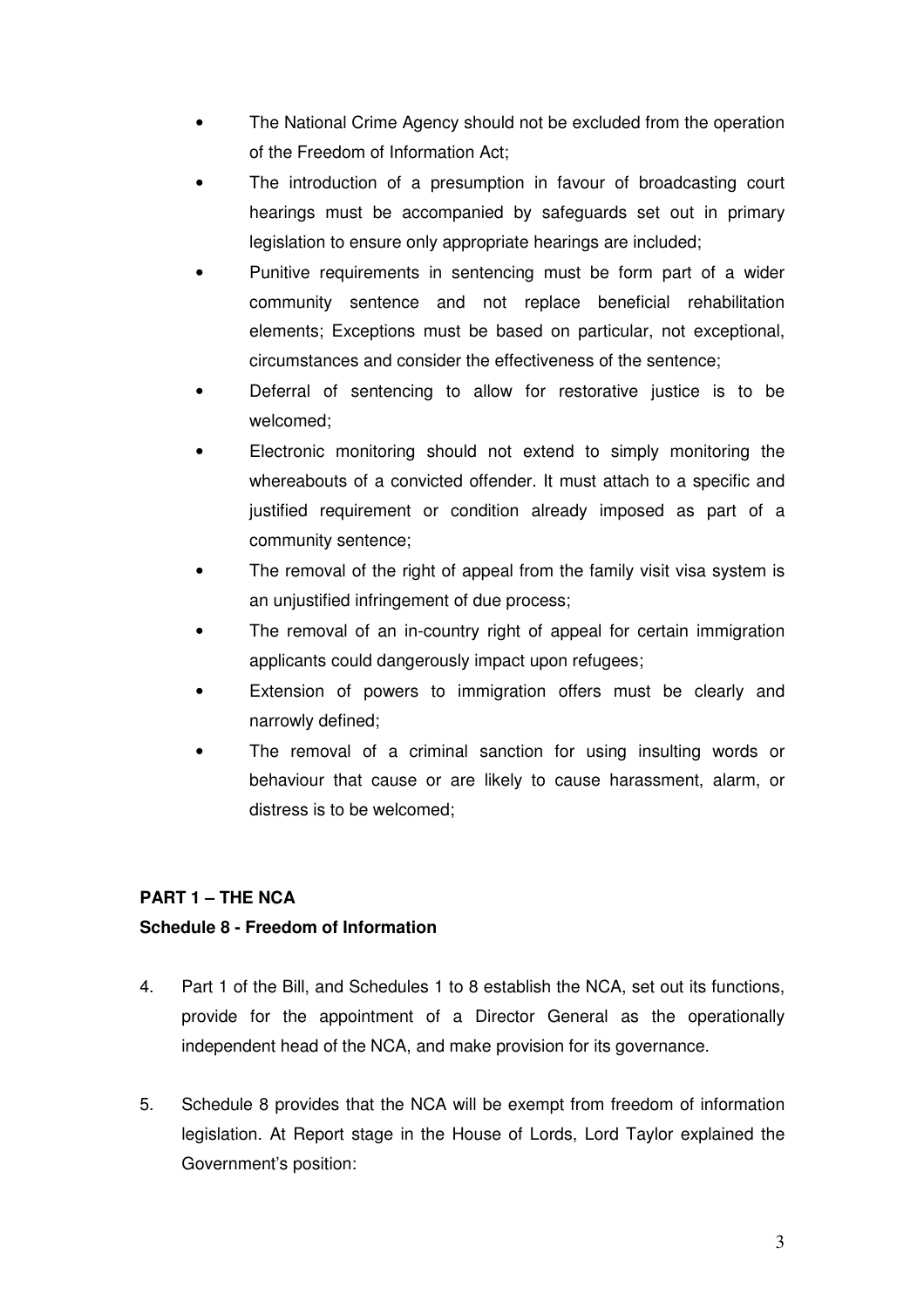[A] blanket exemption is the most appropriate arrangement, not for administrative convenience but to ensure full effectiveness and as a critical operational safeguard.<sup>1</sup>

He further explained that the functions of the NCA will mean that some material will not be suitable for release into the public domain and it will depend upon its partners to provide this intelligence, who may be inhibited from sharing that information. However, the functions of the NPIA and the UK Border Agency, which the Bill proposes will be covered by the NCA, were not previously exempt from FOI. Moreover, Schedule 1 to the Freedom of Information Act 2000 also lists police authorities, including transport, defence and civil nuclear protection. There already exists an extensive exemption regime under the Freedom of Information Act 2000 which ensures that information relating to national security, law enforcement or investigation does not have to be revealed. The application of the FOI regime to these existing police bodies has not hampered their ability to investigate crime. The responsibilities under the FOIA are made clear by each agency on their websites and no doubt in their requests for operational support.

6. Lord Taylor further indicated that:

The FOI Act offers [organised criminals] an opportunity to acquire information about the NCA's operational tactics, to disrupt its operations and to evade detection. While the exemptions might apply to some of this information, the risk is that it might not always be the case.

We find this highlight unlikely given the exemptions under the FOIA regime and the sensitive material handled by many public authorities to which it applies. It is important that the new agency is open and transparent so that it can be subject to proper scrutiny. Section 1 FOIA creates a general right of access to information held by public authorities. The Government is committed to ensuring openness and transparency because 'unnecessary secrecy in government leads to arrogance in governance and defective

 $\overline{a}$ 

<sup>&</sup>lt;sup>1</sup> Hansard, Report, House of Lords, 27 November 2012, Col 160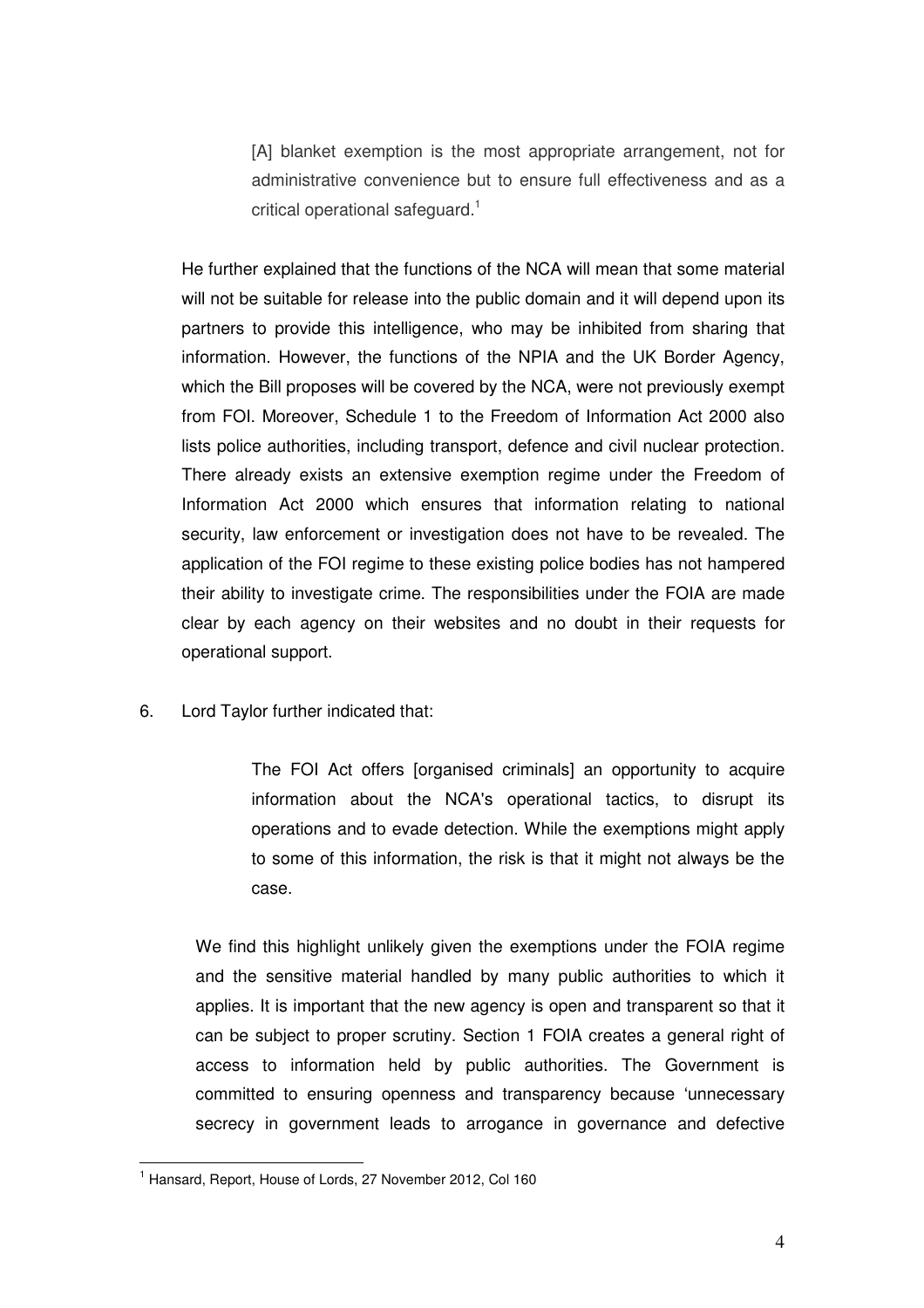decision-making.<sup>2</sup> An intention to publish information will not discharge this commitment because the information to be disclosed will be controlled by the agency which holds it. The opportunity to apply for information, regulated by the FOIA and the Information Commissioner ensures that where information should be in the public domain, it is properly made available.

7. The NCA should be subject to the FOIA.

## **PART 2 – COURTS MODERNISATION AND JUDICIAL APPOINTMENTS Clause 28 - Filming and sound recording in court**

8. Clause 28 provides for the Lord Chancellor with the concurrence of the Lord Chief Justice to remove current prohibitions on the making and publication of sound and visual recordings in courts. Although JUSTICE recognises the laudable intentions behind this initiative, $3$  the Bill does not provide any parameters to protect the interests of those involved in court proceedings that could potentially be affected by the broad permission. Save for the clause 28(3) provision that the court or tribunal judge can prevent recording of any particular proceedings to ensure that any person involved in the proceedings is not unduly prejudiced, there are no exempted categories of case or evidence despite the clear need for this. In its paper *Proposal to allow the broadcasting*, filming, and recording of selected court proceedings the Ministry of Justice suggests that victims, witnesses, jurors and defendants will not be filmed under any circumstances and further:

> Existing rules regarding reporting restrictions on cases will also continue to apply to filmed cases, as they do to other types of news reporting, meaning for example that the identities of any young people involved in court proceedings will be protected. The broadcasting of court proceedings will also be restricted to 'recognised' media organisations, using authorised cameras

<sup>&</sup>lt;sup>2</sup> White paper, Your Right to Know The Government's proposals for a Freedom of Information Act, Cm 3818 (TSO: 1997) http://www.archive.official-documents.co.uk/document/caboff/foi/foi.htm

 $3$  Ministry of Justice, Proposals to allow the broadcasting, filming, and recording of selected court proceedings, May 2012: allowing people to see and hear judges' decisions will increase their understanding of the court without undermining the proper administration of justice.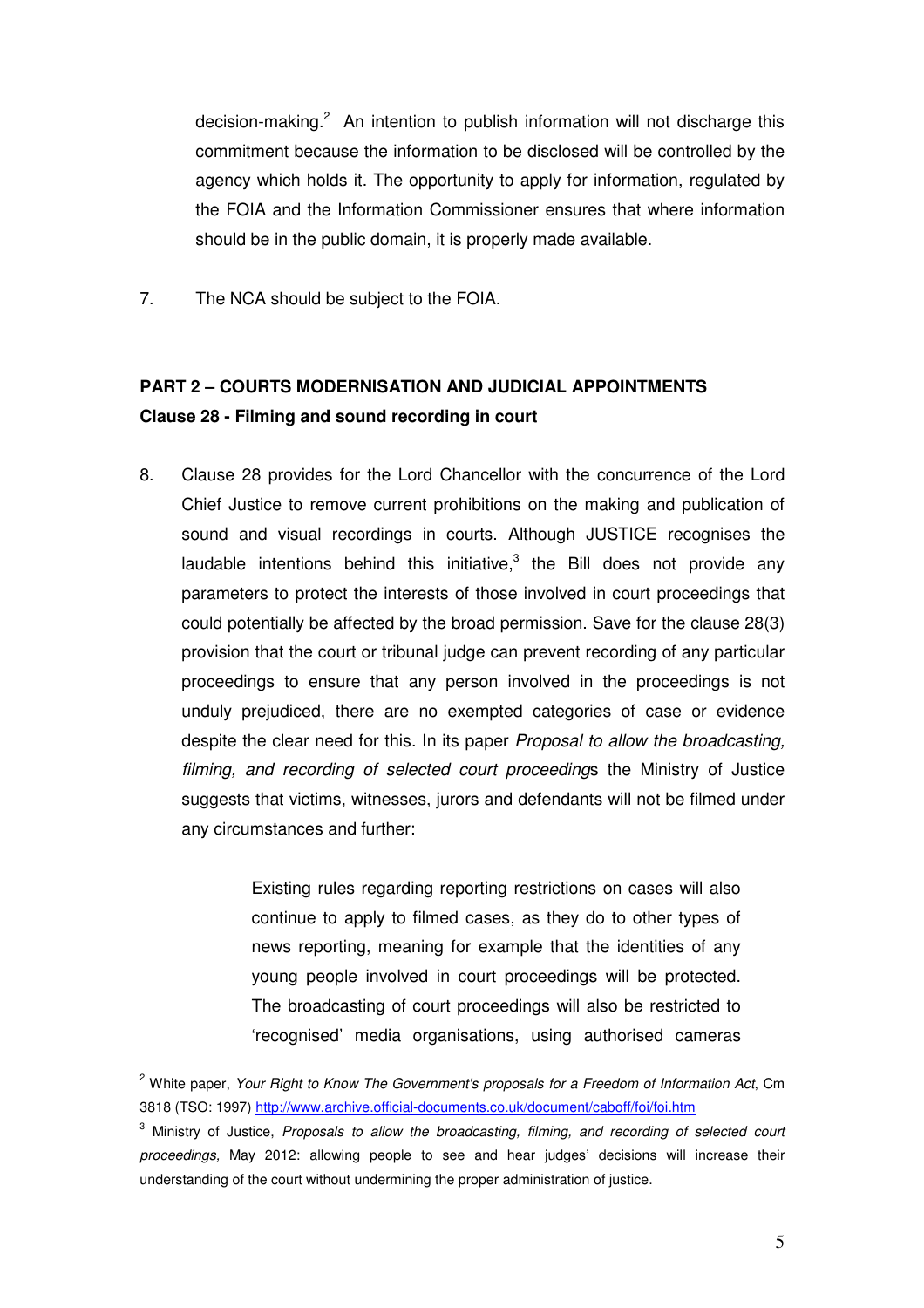installed in court rooms for the purpose of filming footage to be broadcast. The general public will remain prohibited from filming the proceedings on a camera phone for example.<sup>4</sup>

None of these sensible parameters are included in the Bill. Nor is the intention to limit recording to appellate courts and summing up set out, which would exclude all evidence taking in principle. Parliament should set clear parameters in the Bill as to when recording is appropriate, so that the provision cannot be used in circumstances which will impact upon the proper administration of justice.

- 9. Whilst courts are generally open to the public, recording affords the opportunity to the broadcaster to film and edit proceedings in a way that they consider more interesting to the television viewer. Recordings can also be repeatedly viewed and widely disseminated. This can only impact adversely upon victims, witnesses and defendants at trial. Since the Government's own paper accepts this, there is no justifiable reason for excluding the recording of evidence from the Bill. Safeguards must be inserted into the Bill to ensure that:
	- (i) only licensed media organisations will be permitted to record;
	- (ii) no evidence can be recorded, and therefore, vulnerable witnesses will be protected, and sensationalism is prevented.

#### **Clause 30 – Use of force in self-defence at place of resident**

- 10. Clause 30 was introduced by the Government at Report stage in the House of Lords and as such has not benefitted from scrutiny in the Lords' Committee. Nevertheless, we share the concerns expressed in the Lords during Report with regards to the amendment to the law of self-defence.
- 11. Section 76 of the Crime and Immigration Act 2008 put the defence on a statutory footing. That section already makes clear that a defendant has a defence of reasonable mistake about the circumstances in which they use force, can exert a reasonable degree of force against a person in the

<sup>&</sup>lt;sup>4</sup> Ministry of Justice, Proposals to allow the broadcasting, filming, and recording of selected court proceedings, May 2012, pp 20 and 21.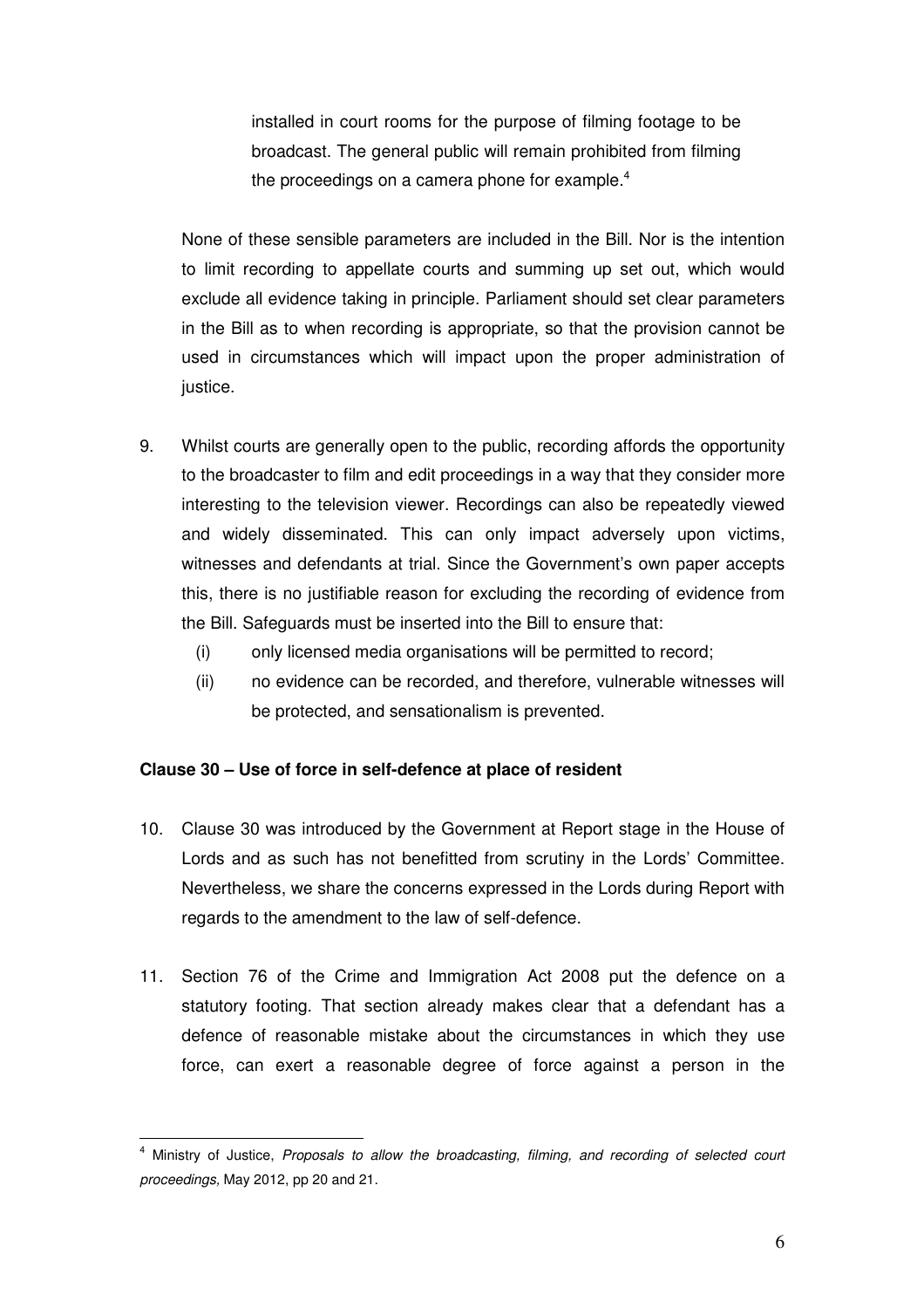circumstances, which cannot be weighed to a nicety, and can do what they think is honestly and instinctively necessary for legitimate purposes.

12. Clause 30 would import a further qualifier that the degree of force exercised need only be grossly disproportionate to the circumstances as the defendant believed them to be. The clause then goes on to define various circumstances of homeowner occupation to which the further qualification will apply. We cannot see any justification for this further qualification. The test of proportionality is long established in the common law defence and has applied satisfactorily to all cases involving use of force against an intruder. Lord McNally introduced the amendment at Report in the Lords with the justification that:

> If householders end up being arrested, prosecuted or convicted after injuring a burglar, this can give rise to a public perception that the criminal justice system does not support the real victims in all of this. These amendments are designed to shift the balance of the law further in favour of householders to ensure that they are treated first and foremost as the victims of crime.

> This means that a householder who has acted honestly and instinctively to protect himself or his loved ones from an intruder could end up being prosecuted if his actions are deemed to have been disproportionate when viewed in the cold light of day. The Government feel strongly that householders, acting in extreme circumstances to protect themselves or others, cannot be expected to weigh up exactly how much force is necessary to repel an intruder.<sup>5</sup>

13. We do not dispute how terrifying and traumatic it can be for people to find a burglar in their own home. However, the concern raised is already entirely reflected in the current law. This is spelt out in the Crown Court Bench Book through which judges across the country obtain guidance on how to direct a jury:

 $\overline{a}$ 

<sup>&</sup>lt;sup>5</sup> Hansard, Report, House of Lords, 10 Dec 2012 : Col 881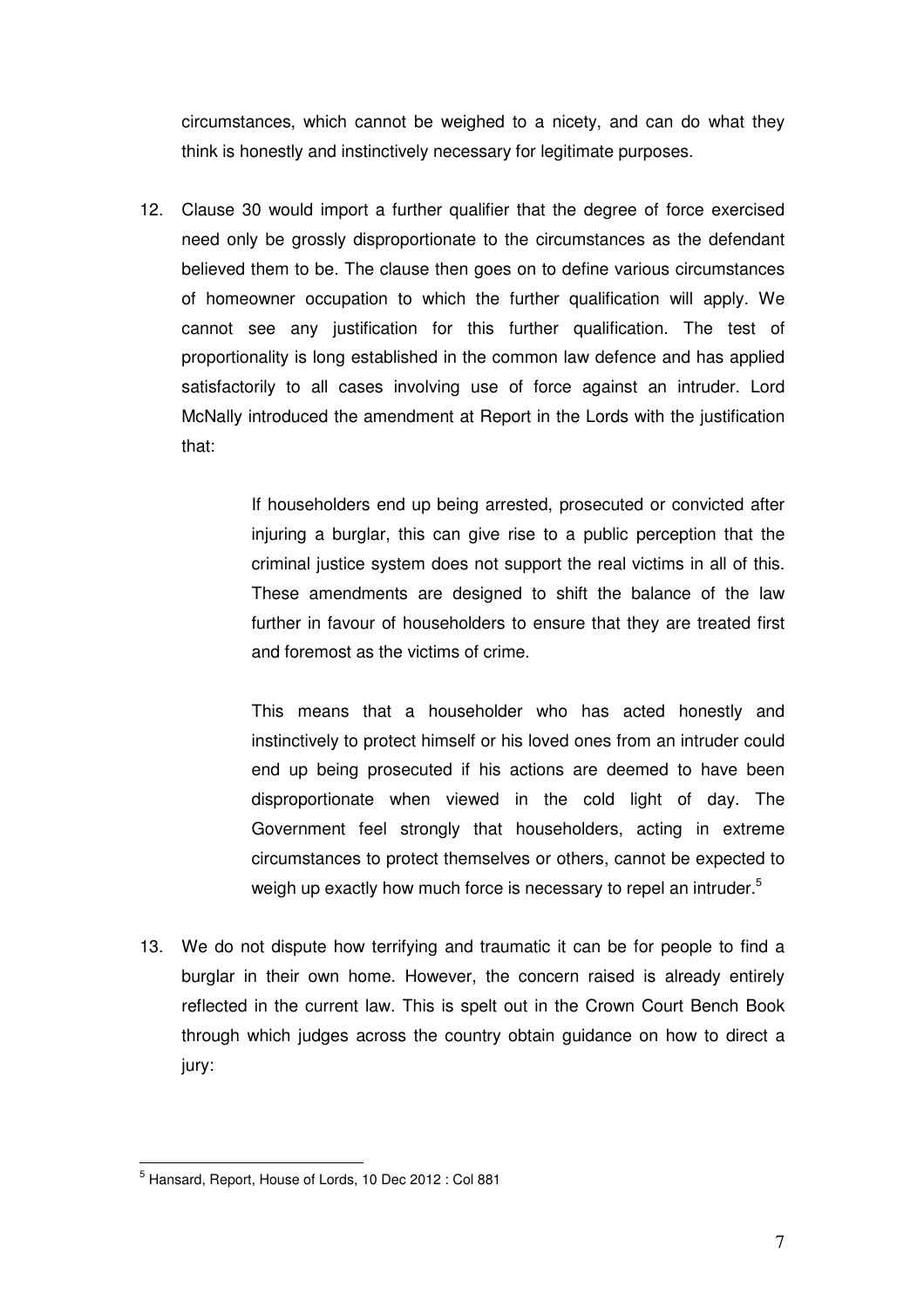If the defendant did genuinely believe or may genuinely have believed that he needed to defend himself the jury must decide whether the force he used was reasonable. Reasonable force means force proportionate to the nature of the threat the defendant honestly believed was posed by his adversary. If the defendant went well beyond what was needed to defend himself from the force offered by his assailant, that is good evidence that the defendant acted unreasonably. But, in judging whether the defendant acted unreasonably, the jury should have regard to the fact that it is difficult for a person to measure precisely what is needed in response and, if the defendant did only what he honestly and instinctively thought was necessary, that is strong evidence that he responded reasonably.<sup>6</sup>

In the 3<sup>rd</sup> Reading debate in the Lords, Lord Woolf opposed the amendment 'because I regard it as a very bad example of where statutory interference with the common law is wholly unnecessary'. He gave the appellate judgment in the case of Tony Martin, who shot dead a burglar leaving his property.<sup>7</sup>

- 14. What the amendment effectively allows for is the infliction of *serious* harm upon an intruder. It introduces uncertainty as to what the law will allow 'grossly' disproportionate to sustain. For example, will it now be acceptable to kick someone in the head if they fall to the ground during a scuffle when previously it would only have been proportionate to punch them to the body? Does the Government approve repeated stabs with a kitchen knife in the chest when previously one or two would have been acceptable? In our view an amendment which condones anything other than *grossly* disproportionate force, condones disproportionate force. That is contrary to the European Convention on Human Rights which requires any use of force in the context of the right to life under article 2, torture, inhuman or degrading treatment under article 3, and the right to physical integrity under article 8 ECHR to be necessary and proportionate.
- 15. The amendment is unnecessary, will create uncertainty and could condone disproportionate use of force. The amendment should be withdrawn.

<sup>&</sup>lt;sup>6</sup> Judicial Studies Board, Crown Court Bench Book (March, 2010), p 298

 $^7$  Hansard, Report, house of Lords, 10 Dec 2012, Cols 885-891, see also Lord Beecham, Baroness Kennedy, Lord Lloyd and Lord Pannick, Lord Morris, Baroness Butler-Sloss, and Lord Goodhart, all practicing or former practicing lawyers or judges, condemning the amendment.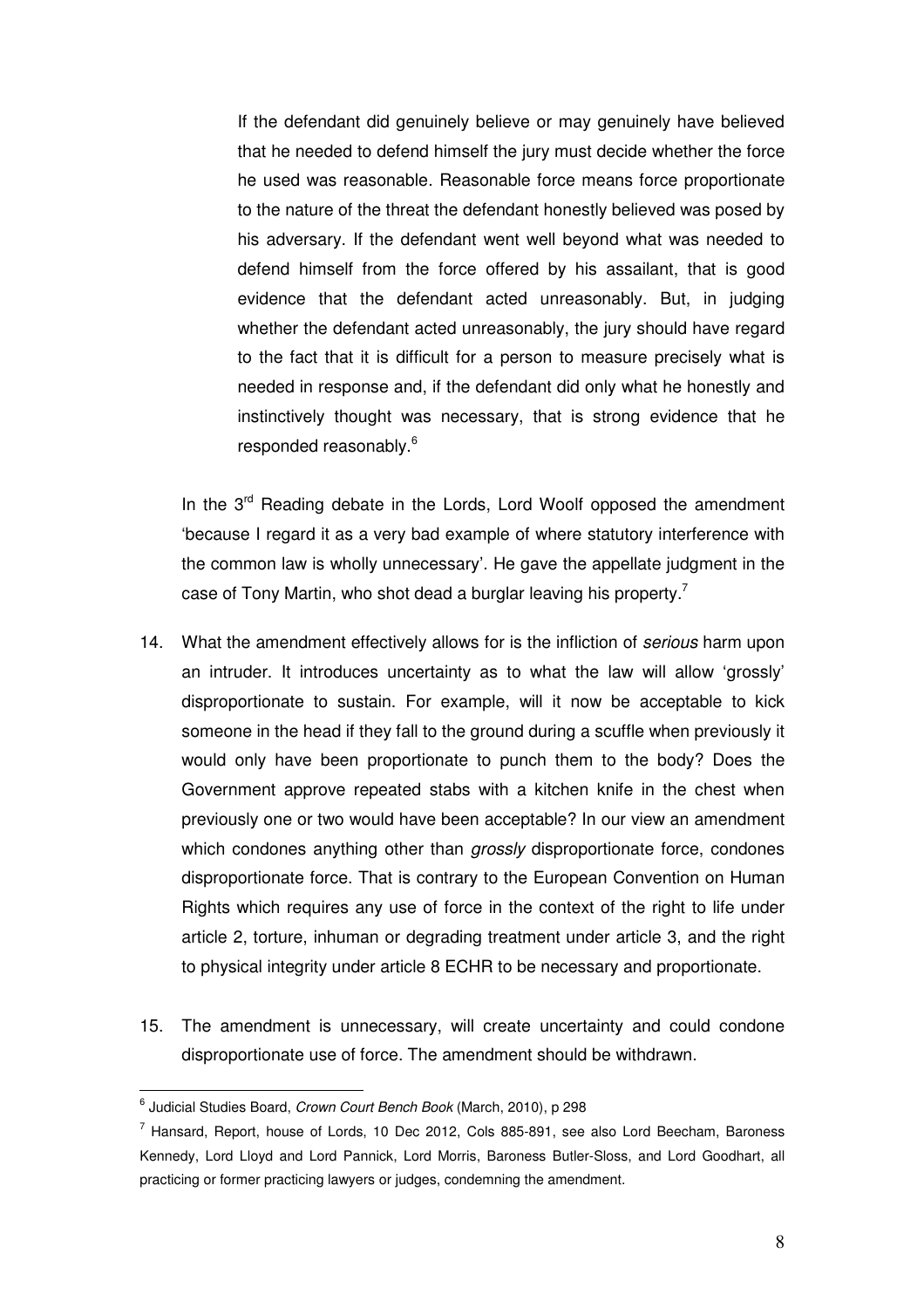#### **Clause 31 - Community sentences**

16. Clause 31 in conjunction with Schedule 15 provides for changes to the community sentencing regime. The changes follow the consultation on community sentencing entitled Punishment and Reform: Effective Community Sentences.<sup>8</sup> The consultation sought views on a set of proposed reforms to the way sentences served in the community operate in England and Wales. JUSTICE responded to the consultation<sup>9</sup> and we replicate our concerns, or support as appropriate, below.

#### Punitive elements

- 17. Paragraph 2 of Schedule 15<sup>10</sup> amends the Criminal Justice Act 2003 to require each community sentence to include a punitive requirement, or a fine, or both. In JUSTICE's view, it is unhelpful to demand a particular punitive requirement as distinct from the existing approach to sentencing, which recognises five purposes to sentencing: punishment, deterrence, reparation, rehabilitation, and protection of the public. Punishment is only one aspect. All elements of community sentences are to a certain extent punitive because they are not undertaken by choice. Since no indicative list of punitive requirements has been created, we presume that the courts will have the discretion to decide what will be punitive in a given case. We would welcome an indication from the Government that this is the intention, and that the Sentencing Council is in the best position to provide guidelines about how the requirement should be defined.
- 18. It is also important to acknowledge that offenders should not be set up to fail – too many requirements may be hard to manage, particularly if people have mental health or addiction problems. Any programmes must build in a direct relationship with a probation supervisor who has the power to ensure flexibility in the programme and to decide whether breach proceedings are appropriate. Identifying a punitive requirement is going to demand sufficient time set aside in the sentencing exercise to ensure that pre-sentence reports

<sup>&</sup>lt;sup>8</sup> Ministry of Justice, Punishment and reform: Effective Community Sentences, Cm 8334 (2012)

<sup>&</sup>lt;sup>9</sup> Available here http://www.justice.org.uk/data/files/resources/337/Effective-Community-sentencingconsultation.pdf

 $10$  Crime and Courts Bill, as brought from the House of Lords, p262, lines 1-19.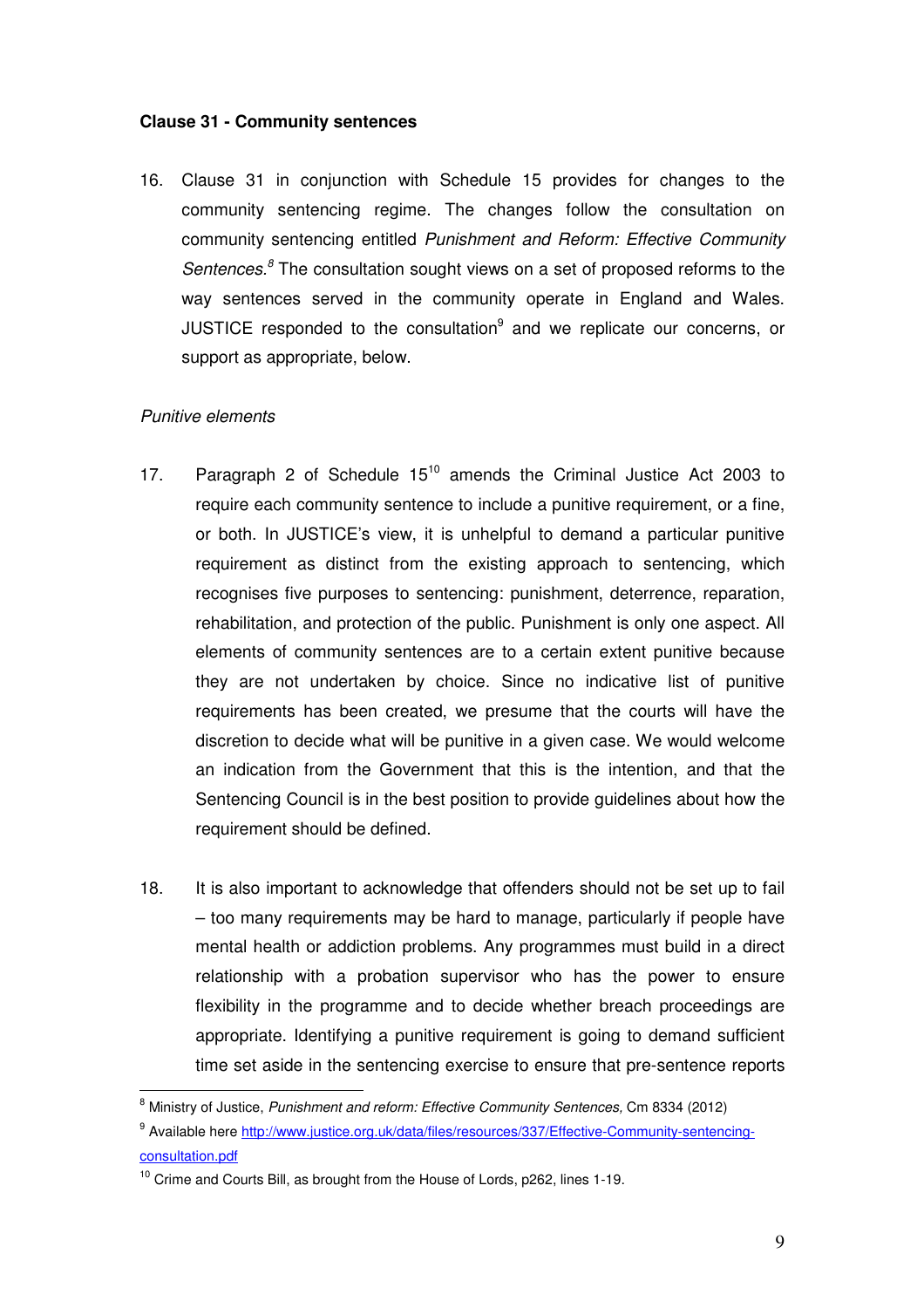properly reflect the requirements and are properly tailored to the offender's ability to meet the sentence as well as their level of culpability. A punitive requirement should not be imposed at the expense of other worthwhile requirements, such as a treatment order. In our view, rehabilitation is the most important aspect of sentencing, in order to reduce recidivism. The Ministry of Justice research into the impact of punitive requirements does not demonstrate that these alone can reduce re-offending, $<sup>11</sup>$  but in connection</sup> with other sentences, and has the greatest impact when a supervision requirement is added to an existing punitive requirement:

The analysis implies that where the option of giving an offender a standalone punitive requirement is being considered, adding supervision to this may reduce re-offending, at least in the two-year period over which outcomes were measured. There was also evidence that the re-offending rate and the frequency of re-offending were reduced when a programme requirement was added to a package which included a supervision requirement and a punitive requirement.<sup>12</sup>

19. We agree with the Criminal Justice Alliance<sup>13</sup> that any exclusion to the requirement should not be on the basis of 'exceptional circumstances' as proposed in paragraph 2 of Schedule 15 but rather in 'particular circumstances'. It is further insufficient to afford this exception solely on the basis that it would be 'unjust' to impose a punitive requirement or a fine.<sup>14</sup> There must be an additional ground available, that the punitive requirement is likely to reduce the effectiveness of the order in preventing reoffending by the offender. This will acknowledge that for some categories of offender, such as children or vulnerable persons, a punitive element is not appropriate.

 $\overline{a}$ 

<sup>&</sup>lt;sup>11</sup> H. Bewley, The effectiveness of different community order requirements for offenders who received an OASys assessment, Ministry of Justice Reasearch Series 17/12 (October 2012)  $12$  Ibid, p 59.

<sup>&</sup>lt;sup>13</sup> CJA, Crime and Courts Bill Briefing, House of Lords, 13 November 2012, available at http://www.criminaljusticealliance.org/CJA\_Crime&Courts\_Bill.pdf

<sup>&</sup>lt;sup>14</sup> Crime and Courts Bill, p262, Lines 11-14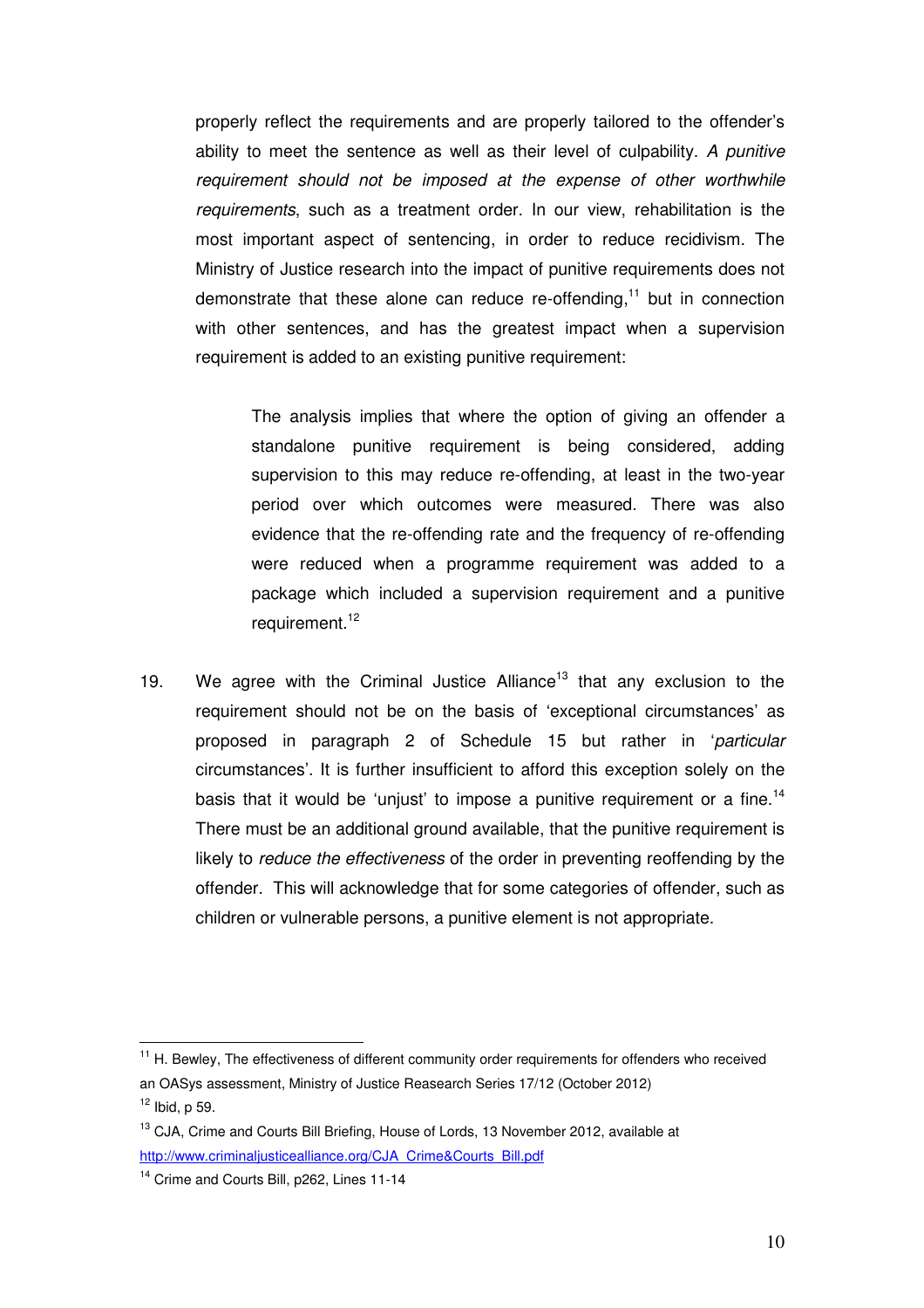20. It is crucial that sufficient funding is provided to ensure that programmes can continue to be effective and that imposing a punitive requirement is not deemed a cost saving measure by replacing existing treatment programmes.

#### Restorative Justice

21. We welcome the inclusion of a provision that extends the possibility of deferral of sentence to allow restorative justice activities to take place. Research has repeatedly shown the positive effects of restorative justice for victims in processing the trauma of crime and for offenders in understanding the impact of their behaviour, thereby reducing their offending. We look forward to the publication of minimum standards by the Restorative Justice Council.<sup>15</sup> It is important that the same opportunities for accessing restorative justice are available across the country, and that the practitioners engaged in the delivery of restorative justice programmes meet the requisite standards to ensure the programmes are effective in meeting the needs of the victims and offenders taking part.

#### Electronic Monitoring

- 22. Paragraph 16 of Schedule 15 amends the definition of an electronic monitoring order so that it will apply not only to the monitoring of another community sentence requirement but will simply 'monitor the whereabouts of the offender during a specified period'.<sup>16</sup>
- 23. We are extremely concerned about the wide and ill-defined purpose of this power. This type of monitoring would have an obvious impact upon the private life of the individual under article 8 ECHR. In principal it would not have a legitimate aim because there would be no existing suspicion of crime but only of potential future offending and it would almost certainly be disproportionate, over whatever period it was to be in place for, because it would be monitoring everything that the person did indiscriminately. There would be significant data protection issues concerning the recording of the

<sup>&</sup>lt;sup>15</sup> As indicated by the Parliamentary Under-Secretary of State, Minister for Prisons and Rehabilitation in Restorative Justice Action Plan for England and Wales (Ministry of Justice, November 2012) <sup>16</sup> P 265, line 7.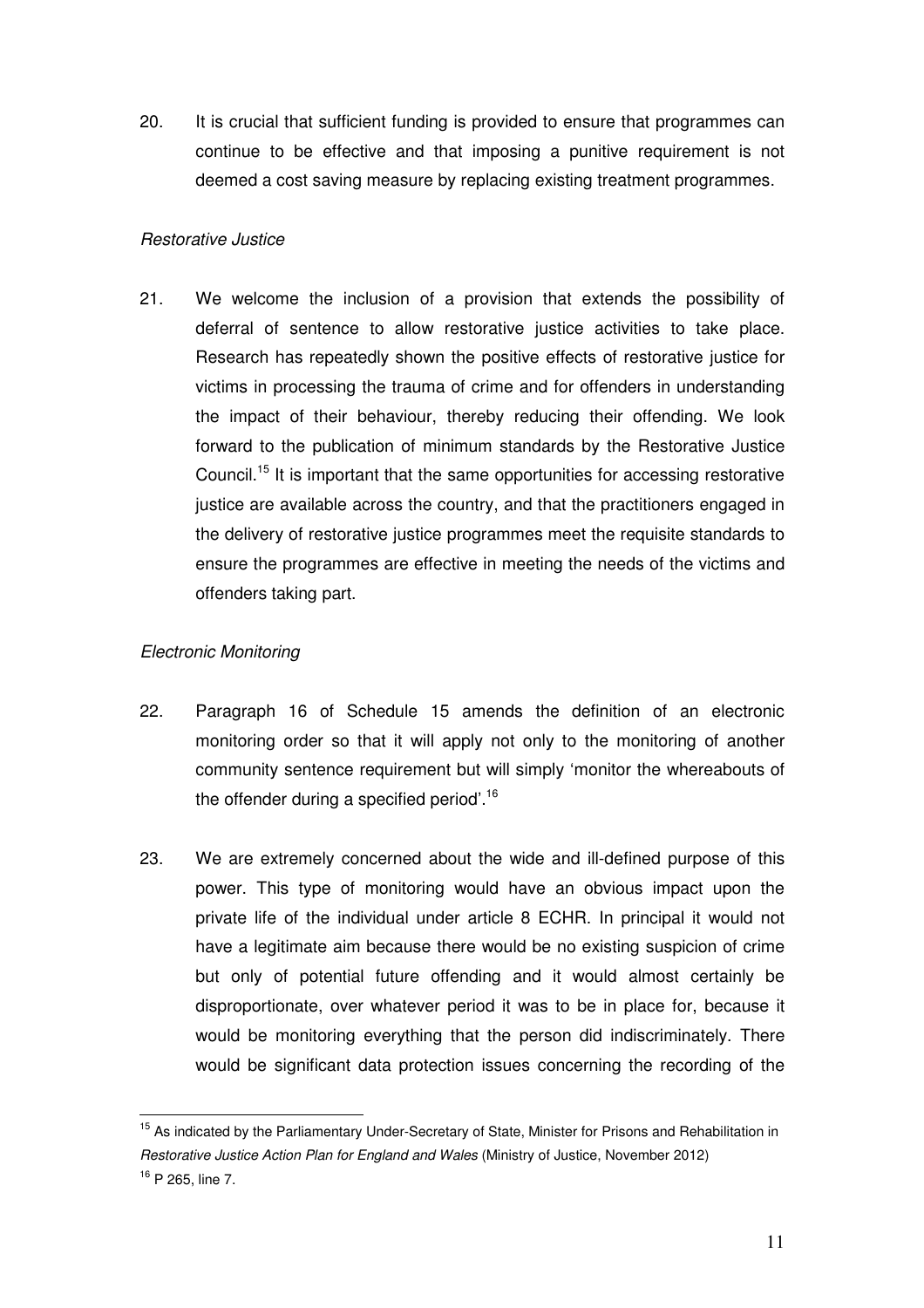monitoring – whether this was done by a person in real time and for how long a recording would be stored.

- 24. The only justifiable use of this monitor would be, in relation to post conviction exclusion and restraining orders because these would be defined geographical zones and indicate that the type of criminal behaviour for which the person was convicted justifies the imposition of the monitoring requirement, for example to protect victims of harassment or domestic violence.
- 25. We welcome the intention to produce a code of conduct. This should provide clear guidance on data protection requirements, storage and destruction of data obtained through the monitoring activity.

#### **PART 3 – BORDER CONTROL AND CRIMINAL JUSTICE**

#### **Clause 34 – Removal of Rights of appeal against refusal of a family visit visa**

- 26. Clause 34 amends section 88A of the Nationality, Immigration and Asylum Act 2002 (NIAA) to remove the right of appeal for applicants who wish to challenge a refusal to grant a family visit visa to the UK. Consequently, if applicants are denied a family visit visa then they will need to reapply and incur the cost of a new application.
- 27. The Government suggests there has been a huge rise in the number of appeals from those wanting to visit family living in the UK. The rise is apparently burdening the system and diverting resources that could be better invested. Likewise, it is argued that in many cases appeals are successful because new evidence has been submitted by the applicant. The Government therefore believes that the proper course should be to submit a new application.
- 28. This limitation to the family visit scheme could produce serious problems to refugees and their families. Notwithstanding the expensive costs of several applications, it denies the visitor the opportunity to challenge a wrongful decision. As Baroness Smith observed during Second Reading, the poor track record of the UK Border Agency does not instil confidence in the decision making process: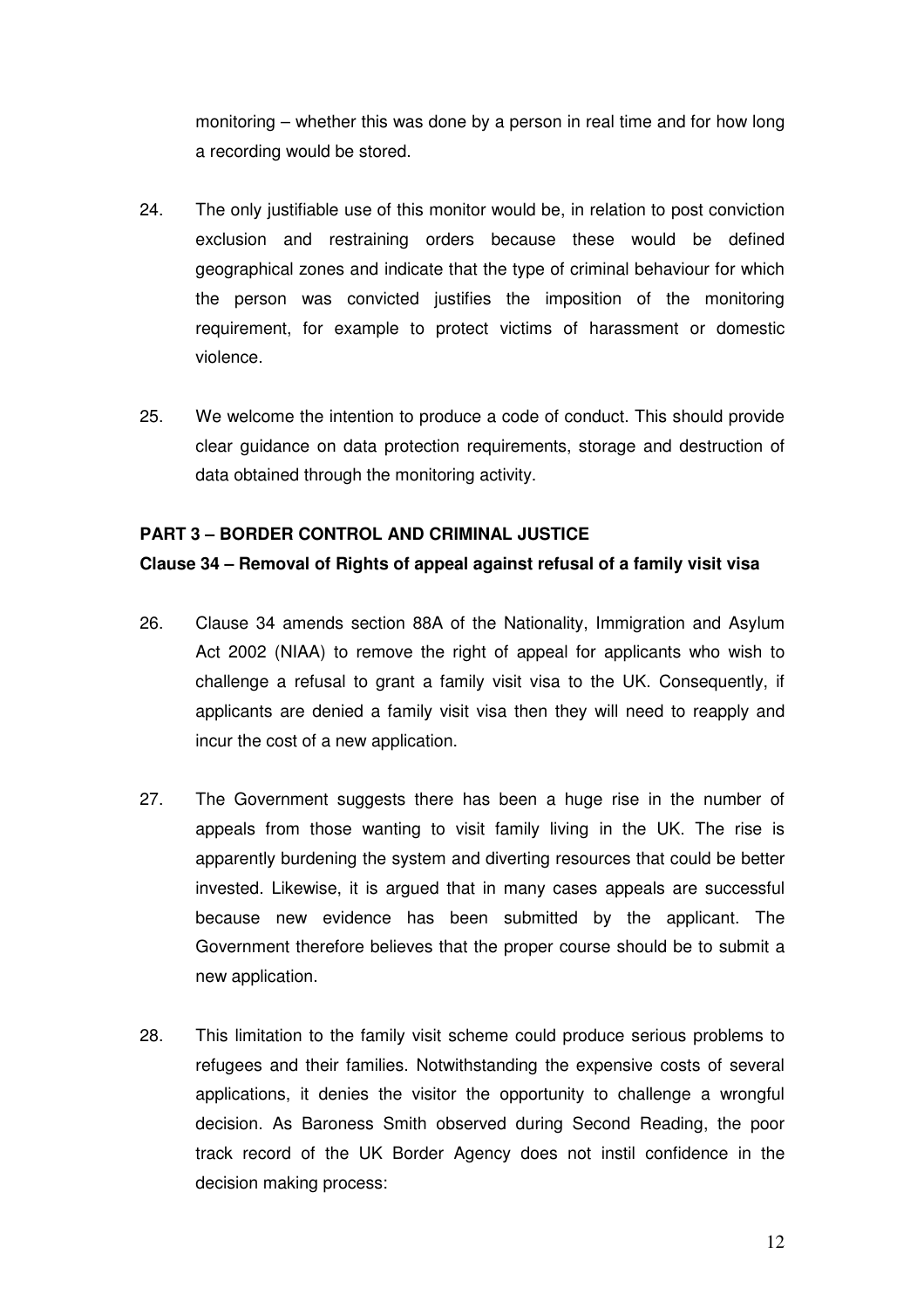In 2011, the Chief Inspector of the then UK Border Agency looked at entry clearance decisions where there is currently no full right of appeal; that is, those decisions that are currently subject to the limitations that are sought in this Bill for family visit decisions. In 33% of the 1,500 cases he looked at, the entry clearance officer had not properly considered the evidence. The Government must prioritise better decision-making on first-round applications. It is unfair to demand that applicants make a fresh application as an alternative to an appeal if so many applications are turned down for reasons that are no fault of the individual.<sup>17</sup>

29. The removal of the right to appeal could unfairly impact upon the Article 8 ECHR right to a family life, particularly in the case of refugees unable to return home whose family members are refused a family visit visa. We cannot imagine that the cost savings in removing the appeals structure outweighs the value of allowing family visit visas to those residing in the UK, particularly given the high number of poor decisions at first instance. The removal of the appeals structure is therefore unjustified and disproportionate.

## **Clause 35 – Removal of in-country right of appeal of persons excluded from the UK by the secretary of state**

- 30. Clause 35 removes the in-country right of appeal against the decision of the Secretary of State to cancel an individuals' leave to enter, or right to remain, in the UK where they have decided to exclude that individual on the grounds of the public good. The Clause is a response to the 2011 judgment made by the Court of Appeal in the case the Secretary of State for the Home Department v MK (Tunisia) [2011] EWCA Civ 333 which allowed for such a right of appeal.
- 31. Although a person served with a certificate of the exclusion decision would continue to be able to exercise their right of appeal against the cancellation of leave from outside the UK, this raises several serious problems.<sup>18</sup> Not only is

<sup>&</sup>lt;sup>17</sup> Hansard, Second reading, House of Lords, 28 May 2012 : Column 982.

<sup>&</sup>lt;sup>18</sup> Liberty's Second Reading Briefing on the Crime and Courts Bill in the House of Lords, May 2012, p. 9.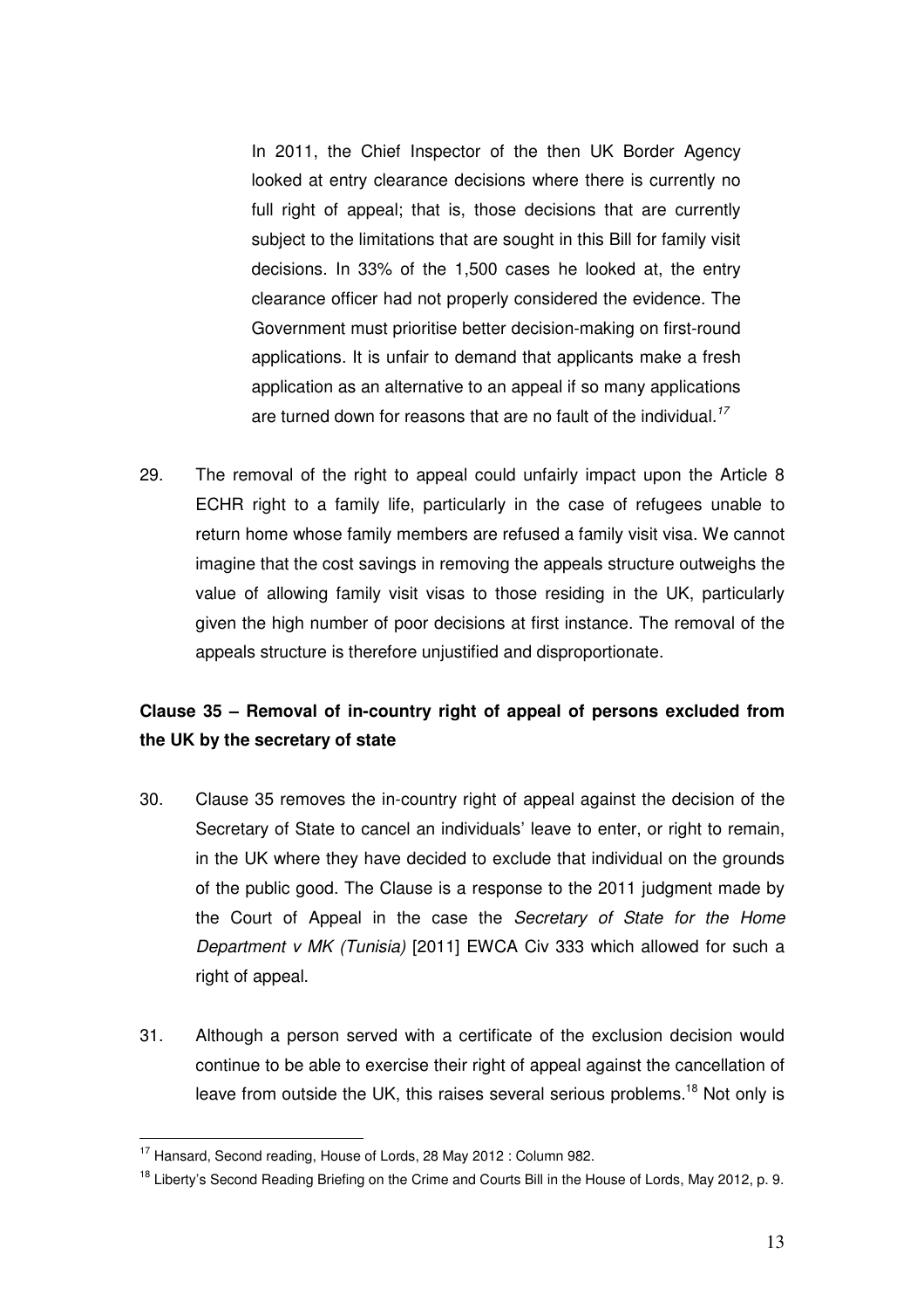it extremely difficult to conduct a satisfactory appeal in absence, but in cases where the life or integrity of the person is in danger in their country of origin, all that can protect her from her return there is the human rights framework in the country she appeals to. The UK has an obligation to protect refugees under the Refugee Convention, the ECHR and EU law. Often genuine asylum claims are fraught with complexity and trauma. Deportation may cause a significant risk to the well being and even life of an applicant.

32. We agree with the Immigration Law Practitioners' Association briefing and suggested amendment which sheds light on the problems that will be caused by this amendment for asylum seekers.<sup>19</sup>

#### **Clause 36 – Powers of immigration officers**

- 33. Clause 36 and Schedule 17 strengthens the investigatory powers available to customs officials and immigration officers within the UK Border Agency crime teams. It extends the list of 'authorising officers' who can authorise applications to interfere lawfully with property and wireless telegraphy; grants search and seizure powers; and extends the power to authorise intrusive surveillance under the Regulation of Investigatory Powers Act 2000 (RIPA).
- 34. We agree with Liberty about the risks in extending powers to officials who do not hold a police function, with the potential criminalisation of immigration itself.<sup>20</sup> Although the Explanatory Note<sup>21</sup> states that the purpose of this amendment is to provide for immigration officers working in Criminal and Financial Investigation teams in the UK Border Agency property interference powers equivalent to those already used by customs officials in the investigation of cross border crimes, there is no provision in the Bill that reflects this limited scope, or provides the correspondent safeguards to the public and requisite qualification to be held by the authorising officer. The Bill must be amended to make the limitations on these authorisations clear.

<sup>&</sup>lt;sup>19</sup> ILPA, Crime and Courts Bill House of Lords Third Reading: Proposed amendments from the Immigration Law Practitioners' Association (18 December 2012), available at

http://www.ilpa.org.uk/data/resources/16596/12.12.18-ILPA-brefing-Crime-and-Courts-Bill-HL-3R.pdf  $20$  Liberty, p. 10.

 $21$  At [380].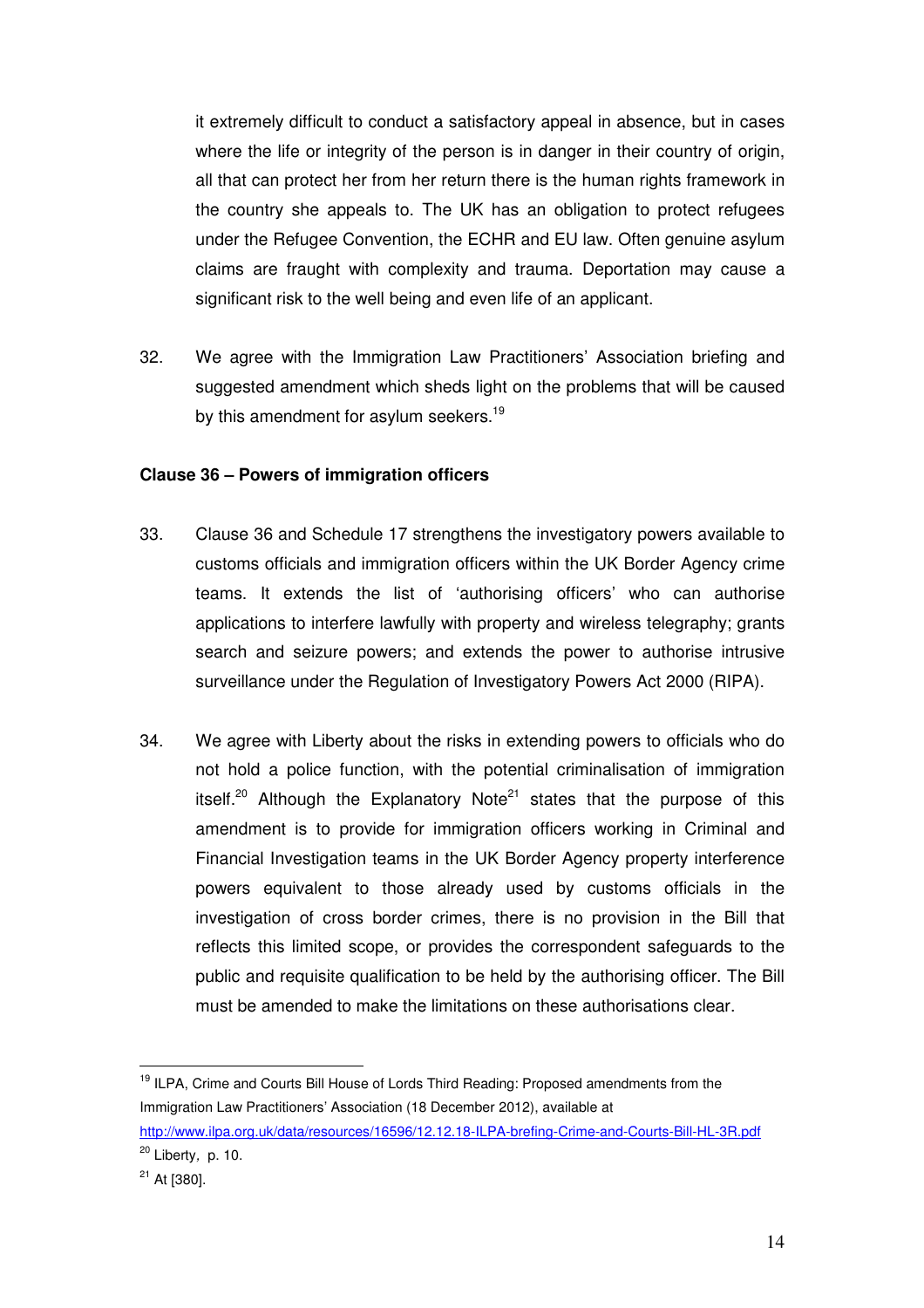#### **Clause 38 – Public Order Offences**

- 35. Clause 38 would reform Section 5 of the Public Order Act 1986 (POA) to remove the threat of criminal sanction from speech or conduct deemed "insulting". JUSTICE has long argued for such reform.<sup>22</sup>
- 36. Freedom of expression is arguably 'the primary right in a democracy', without which 'an effective rule of law is not possible'.**<sup>23</sup>** In England and Wales its importance has long been recognised by the common law:**<sup>24</sup>** In particular, it is a fundamental aspect of freedom of expression that included is not merely the expression of ideas or sentiments that everyone in society agrees with or approves of. If the right to freedom of expression is to mean anything, it must also extend to forms of expression that others find offensive or insulting, including ideas that 'offend, shock or disturb'.**<sup>25</sup>** This aspect of freedom of expression is especially important in the context of protests and demonstrations and other circumstances where the expression is political, for expression of political ideas enjoy particularly strong protection under article 10 of the European Convention on Human Rights**<sup>26</sup>** and the jurisprudence of the ECtHR.**<sup>27</sup>** In addition to engaging freedom of expression, arrests for section 5 POA offences will also frequently interfere with the right to freedom of assembly, protected under Article 11 ECHR.**<sup>28</sup>**

<sup>&</sup>lt;sup>22</sup> The previous Government consulted on this issue in 2009. JUSTICE's response can be found here: http://www.justice.org.uk/resources.php/185/public-order-act-1986-section-5-amendment-justiceresponse. Most recently JUSTICE proposed amendments to the Protection of Freedoms Bill in order to amend the Act without further delay: http://www.justice.org.uk/resources.php/137/protection-offreedoms-bill

 $^{23}$  Lord Stevn in *McCartan Turkington Breen v Times Newspapers* [2001] 2 AC 277 at p297. Case-law quotations and references in the 'General remarks' section of this document are taken from R Clayton and H Tomlinson, The Law of Human Rights (2nd ed), (OUP, 2009).

 $24$  Bonnard v Perryman [1891] 2 Ch 269 at p284.

 $25$  See e.g. the decisions of the European Court of Human Rights in Lehideux and Isornia v France (2000) 30 EHRR 665, para 55; De Haes and Gijsels v Belgium (1997) 25 EHRR 1.

 $26$  See e.g. Thorgeison v Iceland (1992) 14 EHRR 843, para 62.

<sup>&</sup>lt;sup>27</sup> See *Thorgeison v Iceland* (1992) 14 EHRR 843, para 62; Political expression includes discussion of matters of public concern.

<sup>&</sup>lt;sup>28</sup> See Joint Committee on Human Rights, Seventh Report of Session 2008-2009, Demonstrating respect for rights? A human rights approach to policing protest, Written Evidence – Volume I (HL 47- I/HC 320-I), available at http://www.publications.parliament.uk/pa/jt200809/jtselect/jtrights/47/47i.pdf For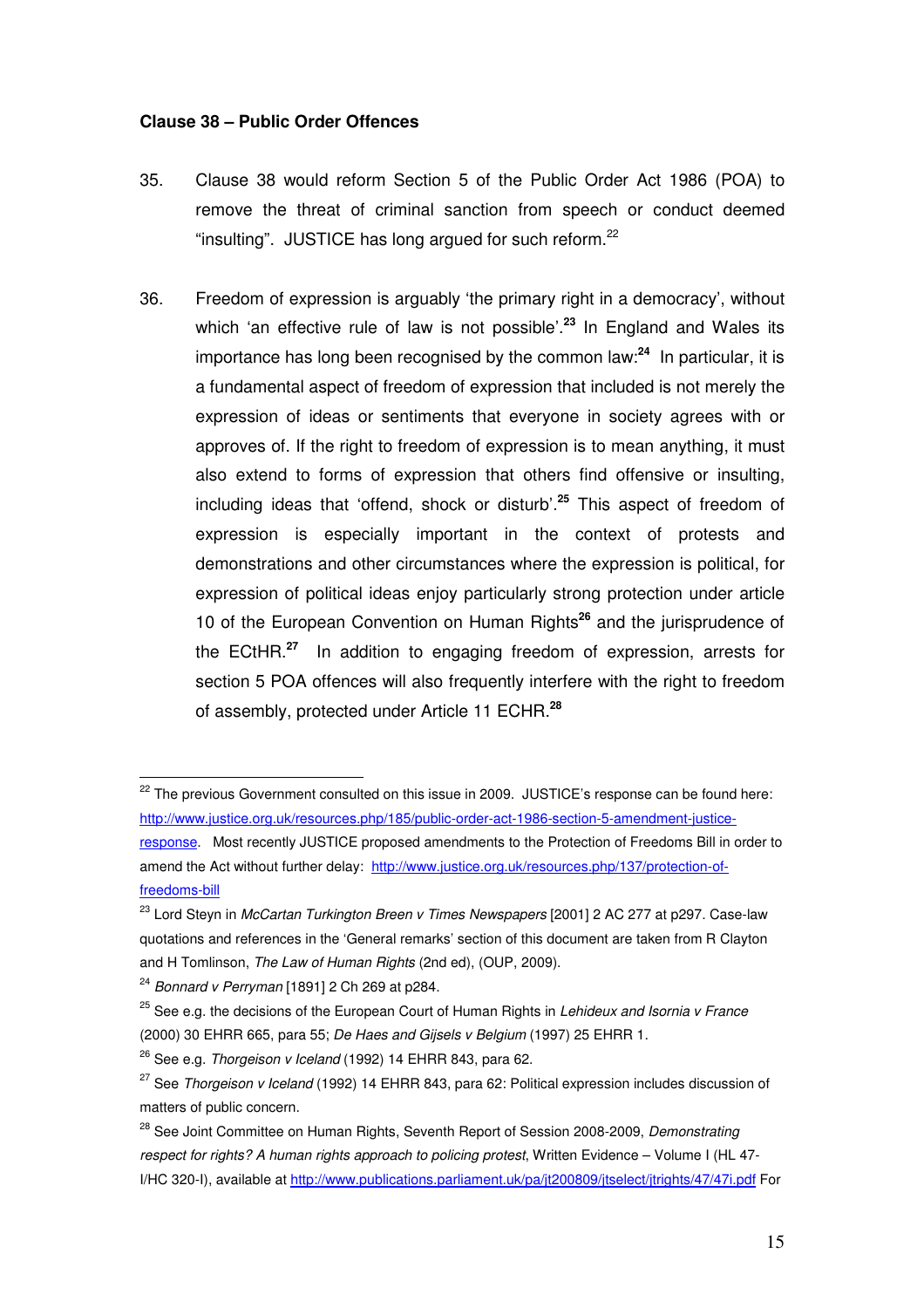- 37. There is no right, either in English law or under the ECHR, not to be offended. While there is clearly a public interest in the criminal law protecting members of the public from being threatened or harassed by others, merely causing offence (or being likely to do so) through words or conduct in a public place should not, without more, constitute a criminal offence. Public words and conduct which some members of society would have been offended by in previous centuries has been responsible for important social and political reforms: the assertion of racial and gender equality; gay Pride marches; religious worship. It is essential for the progress of society that we do not ossify public views by censoring debate on matters of current public controversy.
- 38. The removal of the word 'insulting' from s5 POA would go some way to prevent the overuse of this power. It is uncontroversial, in our view, that 'threatening' words and conduct should be restrained by the law. However, the word 'abusive' in s5 POA remains problematic since it can be defined as 'insulting or rude.'<sup>29</sup>
- 39. The 'abusive' element of s5 is outside the scope of this amendment. Clear guidance should be developed by the CPS and issued to police officers to distinguish disproportionate uses of the legislation in the case of 'abusive' words and behaviour (similarly for the extremely broad category of 'disorderly behaviour' which we believe should also be subject to scrutiny and reform). In particular, we do not consider that prosecution should result for, without more, the use of a single swear word against a police officer (for example, the case of Southard<sup>30</sup>), since this may be a waste of public funds as well as detrimentally criminalising the person concerned. This is particularly so where a section 5 offence appears at the end of a charge sheet because 'abusive' language has been used during the course of an arrest for another offence, or a charge results because of swearing during a stop and search. This adds little if anything to the prosecution of the main offence and can harm community relations with the police in the context of the disproportionate use

JUSTICE's evidence see Volume II (HL 47 – II/HC 320 – II) available at http://www.publications.parliament.uk/pa/jt200809/jtselect/jtrights/47/47ii.pdf

<sup>&</sup>lt;sup>29</sup> Chambers 21<sup>st</sup> Century Dictionary

<sup>&</sup>lt;sup>30</sup> Southard v DPP [2006] EWHC 3449 (Admin). See also Home Office, Consultation on Police Powers to Promote and Maintain Public Order, October 2011, page 8.